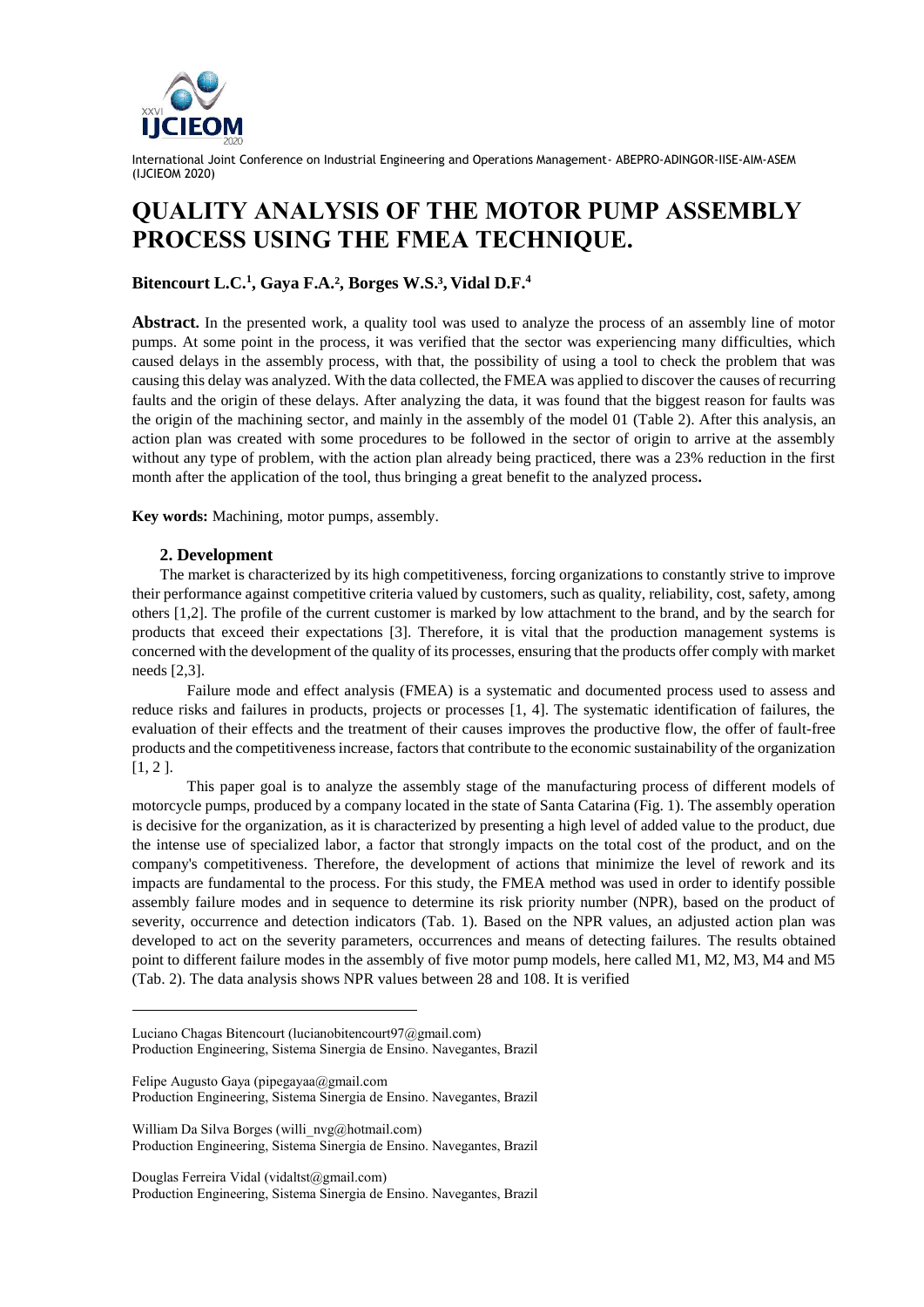

International Joint Conference on Industrial Engineering and Operations Management- ABEPRO-ADINGOR-IISE-AIM-ASEM (IJCIEOM 2020)

for all models analyzed that the degree of severity of the failures is low (2). The values for frequency of occurrence are high for the failure modes observed in models M1 (9) and M3 (8). For the failure modes observed in models M1, M2 and M3 there is a degree of detection 6, while the failure mode of model M4 showed degree 7. It was also verified that the potential cause of most of the identified failure modes is associated with operational errors in the machining step.

The largest NPR (108 and 96) are associated with locking rotors failures and locking the bottom plate, identified in models M1 and M3. The high frequency of failures (9 and 8) associated with greater difficulty in detecting (6 and 6) are determinant for the observed NPR. Table 3 presents the action plan for process improvement. The actions were developed focusing on reduce the frequency of failure occurrences and on increasing the detection capacity and directed to the machining process, aiming at the components delivery without defects for the assembly step. The actions proposed here were developed with the participation of professionals from the company's production team. These actions are in the implementation phase (development of parts delivery form) and evaluation (machining, metrology and project interpretation training).

Preliminary data indicates that after the training of workers, there was a 23% reduction in the number of machining failures in the first month, a satisfactory result for the moment. It was observed that the training provided an improvement in the reading and interpretation capacity of the projects by the workers and also contributed to the adequate use of the machining equipment, which indicates the correlation of the actions developed with the reduction of the percentage of failures in the work. analyzed period.

From the data analysis, it was concluded that the application of the FMEA method proved to be adequate to the motor pump manufacturing process and that the careful analysis of the results obtained allowed the development of actions adjusted to the specific characteristics of the studied problem. The machining step was characterized as the main potential cause of the failures and that they propagate through the process. The NPR values are strongly influenced by the combination of high frequency and low fault detection capacity, becoming more evident for the failure modes observed in models M1 and M3.

The proposed improvement actions are aimed at increasing the detection capacity and decreasing the frequency of failure occurrences. Capacity-building training proved to be crucial in reducing the percentage of failures in the first month. These actions are educational and organizational nature and can be implemented at low cost, quickly, without requiring significant changes in the structure of the production system.

| <b>Data for NPR determination</b> |                  |                  |                                                                                                         |  |  |  |  |
|-----------------------------------|------------------|------------------|---------------------------------------------------------------------------------------------------------|--|--|--|--|
| <b>Severity</b>                   | <b>Ocurrence</b> | <b>Detection</b> | <b>Risk Level</b>                                                                                       |  |  |  |  |
| 10                                | 10               | 10               | Very High: Failure jeopardizes operation safety.                                                        |  |  |  |  |
| 9                                 | 9                | 9                |                                                                                                         |  |  |  |  |
| 8                                 | 8                | 8                |                                                                                                         |  |  |  |  |
| 7                                 | 7                | 7                | High: Failure effectively interferes with the quality<br>of the process but does not affect its safety. |  |  |  |  |
| 6                                 | 6                | 6                | Moderate: Low interference in the quality and                                                           |  |  |  |  |
| 5                                 | 5                | 5                | safety of the process.                                                                                  |  |  |  |  |
| $\overline{4}$                    | 4                | $\overline{4}$   |                                                                                                         |  |  |  |  |
| 3                                 | 3                | 3                | Low: No interference with safety, with a slight drop<br>in the quality of the process.                  |  |  |  |  |
| $\overline{2}$                    | $\overline{2}$   | $\overline{2}$   | Very Low: No interference in the safety or quality                                                      |  |  |  |  |
|                                   |                  |                  | of the process.                                                                                         |  |  |  |  |

**Table 1:** Evaluation criteria for determining the severity, occurrence and detection of failures.